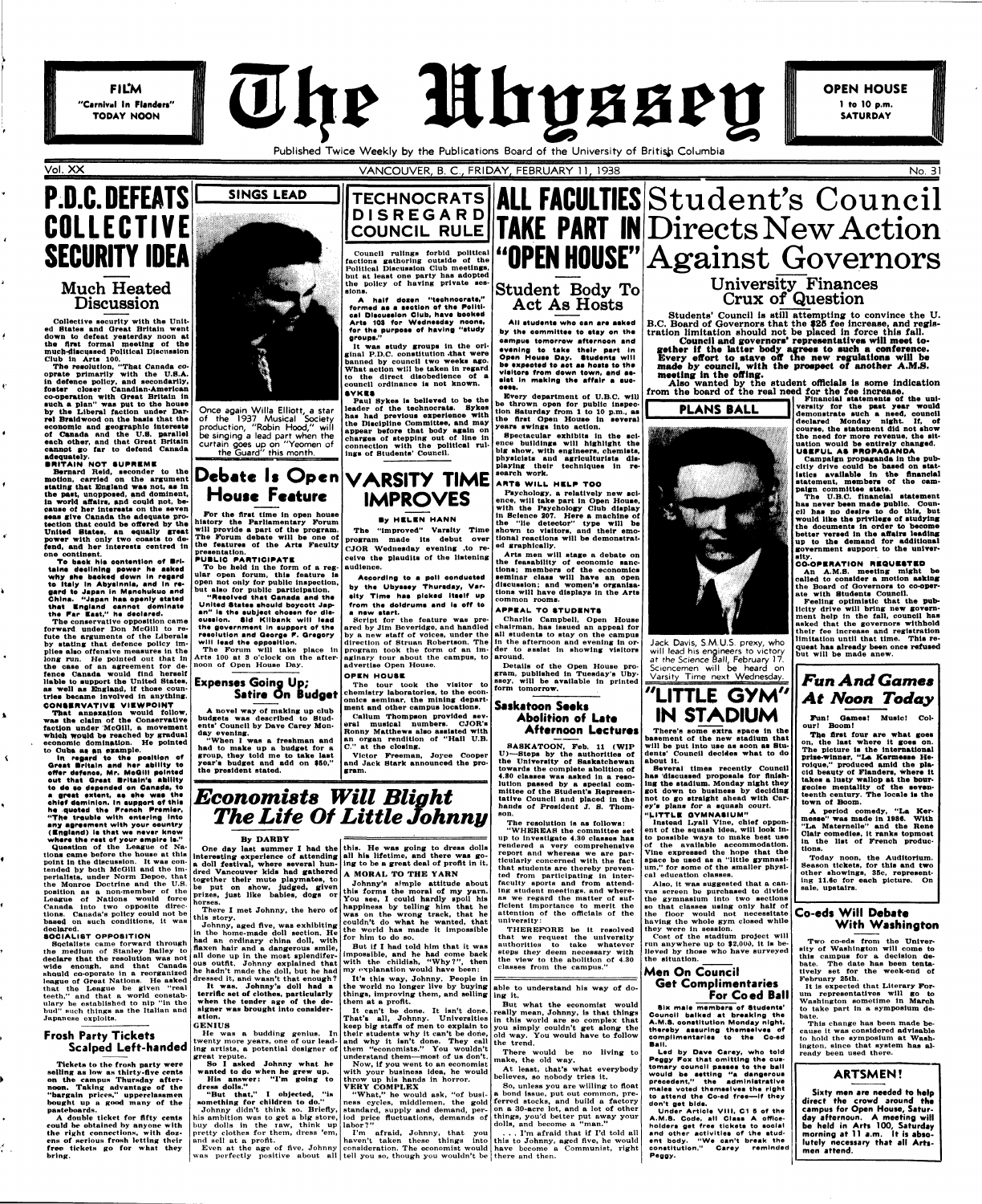

**All advertising handled exclusively by Pacific Publishers, Limited** 

#### **AN IMPROVEMENT**

A week ago in these columns we flayed the directorate of Varsity Time for their slackness in allowing the program to reach **a** low level in entertainment value. Wednesday night, operating under a new policy, Varsity Time was improved considerably.

It was a welcome improvement, and one that can be carried still further. Naturally, the program could not swing from being a complete failure to a success in one week. What **was** presented to radio listeners Wednesday night, however, **was** a program whose improvements over its predecessors augurs well for the future of this first U.B.C. student radio effort.

The music by Callum Thompson, the script by Jim Beveridge, and the direction of Struan Robertson are all to be one and four-sevenths cigarettes of uncivilised conduct will be poscommended. May these workers continue to show a live and **per day, and I had the first one** sible. useful interest in Varsity Time. Properly controlled and produced, Varsity Time can be not only a credit to the uniproduced, Varsity Time can be not only **a** credit to the uniproduced, varsity lime can be not only a credit to the uni- ticed a thin patch in the sole of<br>versity, but also of practical use in engendering favorable one shoe (dark brown, brogue, public opinion regarding U.B.C.

## **OPEN HOUSE BROADCAST**

**Charlie Campbell, Open Houae chairman, la hoping for 25,000 visitors to the campus Saturday.** 

**But there are at least 260,000 persons in Vancouver, and they can't all get to Open House. So CJOR haa planned an elaborate broadcast tor Saturday from 2 to 8 P.m.** 

**Every feature of Open Houae will be described by CJOR commentators, including Stan Catton, Dorwin Baird and Wllbert Smith.** 

#### **Arthur Sager Reads Paper on Communist At Letters Club Meet**

**W. H. Auden, leader of the En-**

**MANY** questionnaires have **flooded the campus during the past six months, that we decided to garner a few statistics from them the other evening. After several hours poring over a collection of the—the Students' Council questionnaire, the N.C.C.U.S. questionnaire, the statistics from the Registrar's office, and a fow quizzes we had perpetrated ourself on a small scale, we were disturbed by a knock on the door of our humble cell. "Come in," we said, and a youth about five feet eight inches in** 

The crossed his legs and we no**one ahoe (dark brown, brogue, price \$6.25).** 

**Phrateres Arrange** 

**Busy Program Of** 

**Sub-Chapter Parties Phrateres have arranged a busy week for themselves with at least three social functions scheduled in the near future.** 

**Saturday evening Zedelt and Alpha Chapters have planned a rollicking Barn Dance to be held at Huron Lodge ln Kerrisdale. Tbere, they plan to "awing lt" in the conventional Barn Dance manner to the tune of "Turkeyin-the-Straw" and probably "The Big Apple."** 

**Monday evening Beta, Eta, and Gamma Chaptera have arranged an affair to take the form ot a Valentine's danoe. All decorations will follow the usual heart motif.** 

COW-PATH CLIPPINGS *By "Aggie Joe" Much* antagonism against the students of agriculture has been **scassioned** in the past by certain **occurrences** at the Barn Dance sponsored by the Faculty. Much of the evidence for the alleged crudity and roughness of Aggies has reaulted from these annual parties.

**Wedneaday laat, lnveated ln the spirit ot the ninetlea, tbe Gamma** 

**Ungentlemanly behavior — to Ungentlemanly behavior — to be generous about it—has been all** *too* **frequent, and such displays of utter weakness as were evidenced at last year's Barn Dance are devastating in their effect. This writer does not wish to be** 

**Random Ramblings BY T H E 8TUDEN T PRINCE** 

**height, one hundred and forty-four pounds in weight, nineteen years of he considers it brutally selfish of age, and wearing a menacing frown entered.** 

**"I am the Average Student," he announced.** 

**We said we didn't believe it.** 

**"I don't care a damn what you believe," he declared heatedly. "I juat dropped in to aay that I'm aick of having people prying into my private life."** 

**We were a bit taken back, but we auggeated he alt down and have a cigarette while we talked thlnga over.** 

**He accepted one grudgingly.** 

**"You'll have to flntah it for me," he said gloomily. "I only smoke today at tea."** 

**"MO W about theae complaints of yours," we began. "Isn't it true that you are only Ave feet seven point four inches tall, weigh one-forty-four, spend \$34.48 annually on suits, \$4.76 on pyjamas, \$3** 

**a month on street car passes, have had your tonsils removed, and will marry at the age of twentyseven ? "** 

**"Certainly, but is that any business of yours?" he demanded. "You might also mention that I'm 87 per cent. British, 4 per cent. American,**  per cent. Japanese, 2 per cent. **Chinese, and 3 per cent, a mixture of twenty-one other nationalitiea, but what doea it all prove?"** 

**"It'a your outlook on life we all want to get at," we explained. "What do you think about things like—well, women and religion and politics and marriage and beer—"** 

**"The aame aa anybody elae, of eourae," he replied. "That ia, I never think about religion at all, but I worry plenty about women.** 

**"I might be interested in politica pective wives do. And beer . . .**  **U.B.C. Kollege Kicks, carefully styled and** lasted to suit the exacting requirements **ef Vincouver't young men. Step out In a pair ef theta.** 

**5-SO The New Stare COPP SHOI MAN 139 HASTINGS STRUT WIST**  Next to Dick's

> **For Sophisticated Swine MART KENNEY and hla**  Western Gentlemen

**considered a prude or a wet blanket—certainly his last thought would be to discourage happiness and fun and general hilarity; for University students, and most especially Aggies, have far too little of the light side of life as it is.** 

**It is for this very reason that certain Agricultural students to**  pursue a course which utterly **spoils the occasion for the large majority.** 

**Many entertaining and aincere atudenta, perhaps even membera of the faculty, have been forced to stay away entirely from the Barn Dance in the past by the unaeemly and, we hope, unconsidered action of a distinct minority.** 

**There is but one reaaon why thla haa continued, year after year. Noone has made any attempt to atop it. It ia Joe'a auggeation that the executive of the Agricultural Undergraduate Society take it upon ita ahouldera to organise the function in auch' a way that no diaplaya** 

| W. H. Auden, leader of the En-<br>glish Communistic poets, was the<br>subject of the paper given by<br>Arthur Sager at the Letters Club<br>meeting on Tuesday evening at<br>the home of Mr. and Mrs. John<br>Ridington.<br>Sager illustrated his paper by<br>reading examples of the poet's<br>work bolsterous, satiric, ob-<br>scure, and always vivid. In spite<br>of his communistic views. W. H.<br>Auden recently was awarded the<br>King's Gold Medal for Poetry. He<br>is noted also for two dramatic<br>works, "The Dog Beneath the<br>Skin" and the London success,<br>"The Ascent of F6."<br>Application for membership in<br>the Letters Club should be ad-<br>dressed to the Secretary, Nora<br>Gibson ,through the Arts Letter<br>Rack.<br><b>Paint Comes Off</b><br><b>Stadium Seats</b><br>The paint on the stadium seats<br>is still coming off.<br>Last fall Students' Council<br>thought it funny when a claim for<br>paint damage to clothes came up<br>before them. After sitting on<br>the seats themselves for a few<br>games, they found out that the<br>paint is far from fixed on the<br>boards.<br>"I got some on my suit the<br>other day, and we had better do<br>something about it," declared Ly- | spirit of the nineties, the Gamma<br>Chapter staged a "melodrama"<br>complete with villian and hero-<br>ine. The play, "The Villian, the<br>Vamp, and the Victims," took<br>place in the Women's Upper Com-<br>mon Room.<br>Literary Forum<br><b>Tongue Twisters</b><br>"The sea ceaseth and it suf-<br>ficeth us."<br>Tongue-twisters of this type<br>are hard for the average student,<br>but co-ed members of the Liter-<br>ary Forum are learning how to<br>hurdle such speech obstacles.<br>Today at 12.15 in Arts 205 Mrs.<br>Morgan will give another in the<br>series of public speaking lectures.<br>All girls are being invited.<br><b>AS USUAL</b><br><b>Freshman Totem</b><br><b>Pictures at</b><br>Artona's<br><b>GRANVILLE STREET</b><br>Apointments: Seymour 5737 | well, I drink a surprisingly small   nurse.<br>amount compared to the way I talk<br>about it, but even then it is about<br>would ever suspect."<br>$66 \triangle N$ D what about the univers- bumen in the urine.<br>The ity?" we asked. "Was it a<br>disappointment? What are you<br>here for? And what do you think<br>of the social set up?"<br>"It was a disappointment," he weight is 128.27 pounds."<br>admitted. "After all, only 23 per<br>cent. of me made a fraternity, you<br>know, and the other 77 per cent, of<br>me seemed to think a fraternity<br>was next to oxygen as a necessity ing, or did you know that?"<br>of life. All the same I probably<br>had more fun being tragic at col-llooking at a wall map.<br>lege, than I would have had being<br>contented in a business career.<br>complete with stiff shirt, flowers, dents from 180 B. C. towns!"<br>auto transport, and a bite to eat<br>more if formal dances were abol-<br>ished entirely."<br>"Speaking about social functions, lives there?"<br>what would be the worst faux pas<br>imaginable, in your opinion?" we ages!" he chuckled. "I might also<br>asked.<br>moment's hesitation.<br>66Y/HAT about the Average Co-<br>drop in, too, to complain?" | pective wives do. And beer Miss M. Upshall, public health insurance policy. A man should<br>On display will be a practical<br>five times as much as my parents demonstration showing the normal<br>reaction and test for sugar and al-<br>the Average Co-ed. Besides she<br>wouldn't speak to any of you statis-<br>ticians now that you revealed her<br>"Let her have her fling while she<br>can." we said. "After all she has<br>only two chances in five of marry-<br>The Average Student was busy<br>"That's where I live." he said.<br>pointing to a watery expanse of<br>"As for the social 'set-up,' I com- the North Arm. "You can figure<br>plain a good deal about the cost of it out for yourself by finding the<br>taking a woman to a formal dance centre of population for 2490 stu-<br>"But look here," we protested.<br>afterward, but I'd complain a lot "You couldn't possibly  You're<br>supposed to represent the average<br>student, and not one of the 2490<br>"That's all you know about aver-<br>add that I have only 1.93 parents.<br>"Wearing a black shirt with a What do you make of that? Or<br>white tie," he answered without a that I have been in love exactly<br>1.4 times, and ride on 7.2 street<br>cars each week! You asked for<br>ed," we said. "Why didn't she statistics, so what about it?"<br>And then we woke up. And<br>"I did phone her, but she was put all the questionnaires into the | never attend university with that<br>idea in mind.<br>Mr. McCullagh had nothing but<br>praise for the newly-formed Cana-<br>dian University Press and remark-<br>ed that college newspapers play an<br>important part in the life of any<br>university.<br>He emphasized the responsible<br>roles which college editors assume<br>in directing the thinking of the<br>student body and in reflecting stud-<br>ent opinion.<br>Saskatoon Honours<br><b>First President</b><br>With Full Holiday<br><b>SASKATOON, February 11 (W)</b><br>IPU)-To do honour to Dr. W.<br>C. Murray, first president of the<br>University of Saskatchewan and<br>at its head for twenty-seven<br>years, a special day is being set<br>aside in March to be known as<br>Murray Day,<br>It will be a full holiday for uni-<br>versity students. During the day<br>most of the extra-curricular acti-<br>vities of University life will be<br>reviewed. These will include<br>water aports, gym work, a tea<br>dance, and in the evening a con-<br>cert including music, drama, and<br>vaudeville skits.<br>The date has not been fixed | thetically mixing a little<br>official viewpoint with their<br>journalism have certain ad-<br>vantages. Free cable tolls<br>are among them, and anyone<br>can think of others. But<br><b>BRITISH UNITED PRESS</b><br>is not among these co-oper-<br>ating news services; it has no<br>official or semi-official affili-<br>ation with any government<br>agency in the world. It's<br>dispatches, from hundreds of<br>bureaus and correspondents<br>in all parts of the world, are<br>famed for their unbiassed<br>objectiveness, their reliability<br>and their day-to-day timeli-<br>ness as NEWS. The Vancou-<br>ver Sun is proud to ADD<br>British United Press to its<br>daily news coverage of the<br>world.<br><b>BRITISH UNITED</b><br><b>PRESS</b><br>world wide service in<br>VANCOUVER<br>Phone Trinity 4111 for daily<br>delivery; the cost is only 60<br>cents a month. |
|---------------------------------------------------------------------------------------------------------------------------------------------------------------------------------------------------------------------------------------------------------------------------------------------------------------------------------------------------------------------------------------------------------------------------------------------------------------------------------------------------------------------------------------------------------------------------------------------------------------------------------------------------------------------------------------------------------------------------------------------------------------------------------------------------------------------------------------------------------------------------------------------------------------------------------------------------------------------------------------------------------------------------------------------------------------------------------------------------------------------------------------------------------------------------------------------------------------------------------|----------------------------------------------------------------------------------------------------------------------------------------------------------------------------------------------------------------------------------------------------------------------------------------------------------------------------------------------------------------------------------------------------------------------------------------------------------------------------------------------------------------------------------------------------------------------------------------------------------------------------------------------------------------------------------------------------------------------------------------------------------------------------------|------------------------------------------------------------------------------------------------------------------------------------------------------------------------------------------------------------------------------------------------------------------------------------------------------------------------------------------------------------------------------------------------------------------------------------------------------------------------------------------------------------------------------------------------------------------------------------------------------------------------------------------------------------------------------------------------------------------------------------------------------------------------------------------------------------------------------------------------------------------------------------------------------------------------------------------------------------------------------------------------------------------------------------------------------------------------------------------------------------------------------------------------------------------------------------------------------------------------------------------|----------------------------------------------------------------------------------------------------------------------------------------------------------------------------------------------------------------------------------------------------------------------------------------------------------------------------------------------------------------------------------------------------------------------------------------------------------------------------------------------------------------------------------------------------------------------------------------------------------------------------------------------------------------------------------------------------------------------------------------------------------------------------------------------------------------------------------------------------------------------------------------------------------------------------------------------------------------------------------------------------------------------------------------------------------------------------------------------------------------------------------------------------------------------------------------------------------------------------------------------------------------------------------------------------------------------------------------------------------------------------------------------------------------------------------------|------------------------------------------------------------------------------------------------------------------------------------------------------------------------------------------------------------------------------------------------------------------------------------------------------------------------------------------------------------------------------------------------------------------------------------------------------------------------------------------------------------------------------------------------------------------------------------------------------------------------------------------------------------------------------------------------------------------------------------------------------------------------------------------------------------------------------------------------------------------------------------------------------------------------------------------------------------------------------------------------------------------------------------------------------------------------------------------------------------------|-------------------------------------------------------------------------------------------------------------------------------------------------------------------------------------------------------------------------------------------------------------------------------------------------------------------------------------------------------------------------------------------------------------------------------------------------------------------------------------------------------------------------------------------------------------------------------------------------------------------------------------------------------------------------------------------------------------------------------------------------------------------------------------------------------------------------------------------------------------------------------------|
| all Vine Monday night.                                                                                                                                                                                                                                                                                                                                                                                                                                                                                                                                                                                                                                                                                                                                                                                                                                                                                                                                                                                                                                                                                                                                                                                                          |                                                                                                                                                                                                                                                                                                                                                                                                                                                                                                                                                                                                                                                                                                                                                                                  | plained. "You konw how it is with a quick aspirin or two.                                                                                                                                                                                                                                                                                                                                                                                                                                                                                                                                                                                                                                                                                                                                                                                                                                                                                                                                                                                                                                                                                                                                                                                | out," the Average Student ex- waste basket and went to bed after                                                                                                                                                                                                                                                                                                                                                                                                                                                                                                                                                                                                                                                                                                                                                                                                                                                                                                                                                                                                                                                                                                                                                                                                                                                                                                                                                                       | due to the absence of Dr. Murray<br>who is wintering in Florida.                                                                                                                                                                                                                                                                                                                                                                                                                                                                                                                                                                                                                                                                                                                                                                                                                                                                                                                                                                                                                                                 |                                                                                                                                                                                                                                                                                                                                                                                                                                                                                                                                                                                                                                                                                                                                                                                                                                                                                     |

**We demand that the Executive conatltute a court for the disciplining and expulalon, if necessary, of offenders. Thla ia their duty, and they muat be brought to a realisation of their reaponalbllltiea. The lax attitude of paat executives can be tolerated no longer. The situation haa become steadily worae, and another demonstration of the notoriously traditional type will surely have dire results.** 

**A place in the Hall of Agricultural Fame waits for the Aggie executive which can sponsor a de**likenesses shall be hung next to country. **that of the great Rosalind, and their memory shall likewise be immortal.** 

**Toronto Governor** 



**By W. A. NEVILLE (Canadian Unlveralty Preaa Staff Writer)** 

**cent and respectable party. Their prove their worth in their own The young publisher, having himself successfully battled against the "rotten brow-beating ot old wiseacres" is now tbe chief voice of young Canadians who are fighting for a fairer deal, a better chance to** 

**TORONTO, Feb. 11. — It would sem that the young men of Canada have found a leader ln C. Oeorge McCttllagh, 32-year-old publisher of the Toronto Olobe and Mail, not so much from the political point of view, but as a young man, who,** 



If I might be interested in politics | outcaur regarding the relationship should not be there, and many dis-<br>If I had the time. Marriage doesn't of the health service to the univer-<br>gruntled graduates, who believe interest me at all, although pros- sity will be under the direction of that a degree is an unemployment

**having achieved remarkable success himself, believes in the ability of young Canadians to guide the destinies of their young country. Mr. McCullagh stated that the problem of young men today is to strive for real national unity, to** 

**During the afternoon and evening Cullagh, too many parenta are labof "Open Houae" on Saturday, the oring under the popular theory that, Health Service Offices in the audi-gain a unlveralty education, tbelr**  torium will be open for inspection. children must at all costs have one. **A poster display and Information It haa reaulted in many young bureau regarding tbe relationship people attending unlveralty who**  Unfortunately, thinks Mr. Mo**becauae they themaelvea did not gruntled graduatea, who believe** 

**be Canadians, not Albertans, or Quebeckers, or sectionallsts. The young president ot one ot** 

**Canada's leading dailies is dynamic, a potent driving force in endeavoring to revitalize the life of a country "which is the youngeat** 

**in the League of Natlona, governed by the oldest men."** 

**"The system in the economic cycle haa been changing constantly," aald Mr. McCullagh, "everything about ua has been modernized except the government! Present leaders In government, for the moat**  part, resent the presence of young **men with young Ideaa in their mldat. Yet tbe biggeat business machine in the country Is archaic."** 

**Perhapa, thlnka Mr. McCullagh, a few egotistical and fearleaa young Journaltata are needed to decry thla state of affairs.** 

**Mr. McCullagh concura with what would aeem to be a common opinion held by young Canadlana, tbat Canada la over-governed.** 

**The duplication ot work In federal and provincial governments, la the preponderant set-up of federal, provincial, county and municipal Instrumenta of government leavea little for the taxpayer, who, when he becomes tax-conscious, will realize that economies must be effectted ln government.** 

**Mr. McCullagh ls not a university graduate, but a governor of the Unlveralty ot Toronto, he haa a keen Intereat in unlveralty affaire and unlveralty men. On the other hand, he doea not believe that unlveralty la the only meana** 

**Exceptionally** 

**Smart** 





### **LA KERMESSE HEROIQUE**

**Grand Prix du Cinema Francalae. Gold medal, Venice Interna-**

**tional Exposition. Cost 2,000,000 franca to produce.** 

**Scene: 7th century Belgium. Direction: Jacques Feyoer. Star: Francois Roaay.** 

**Ran Ave months ln Parla, three months in New York.** 



## **In search**

**of freedom— 'TH E worltl it fillsd with x effieisl sgsneiss thst ars merely ths propaganda de**partments of power-wielding groups, and news services **that "co-oparats" by sympathetically mixing a little**